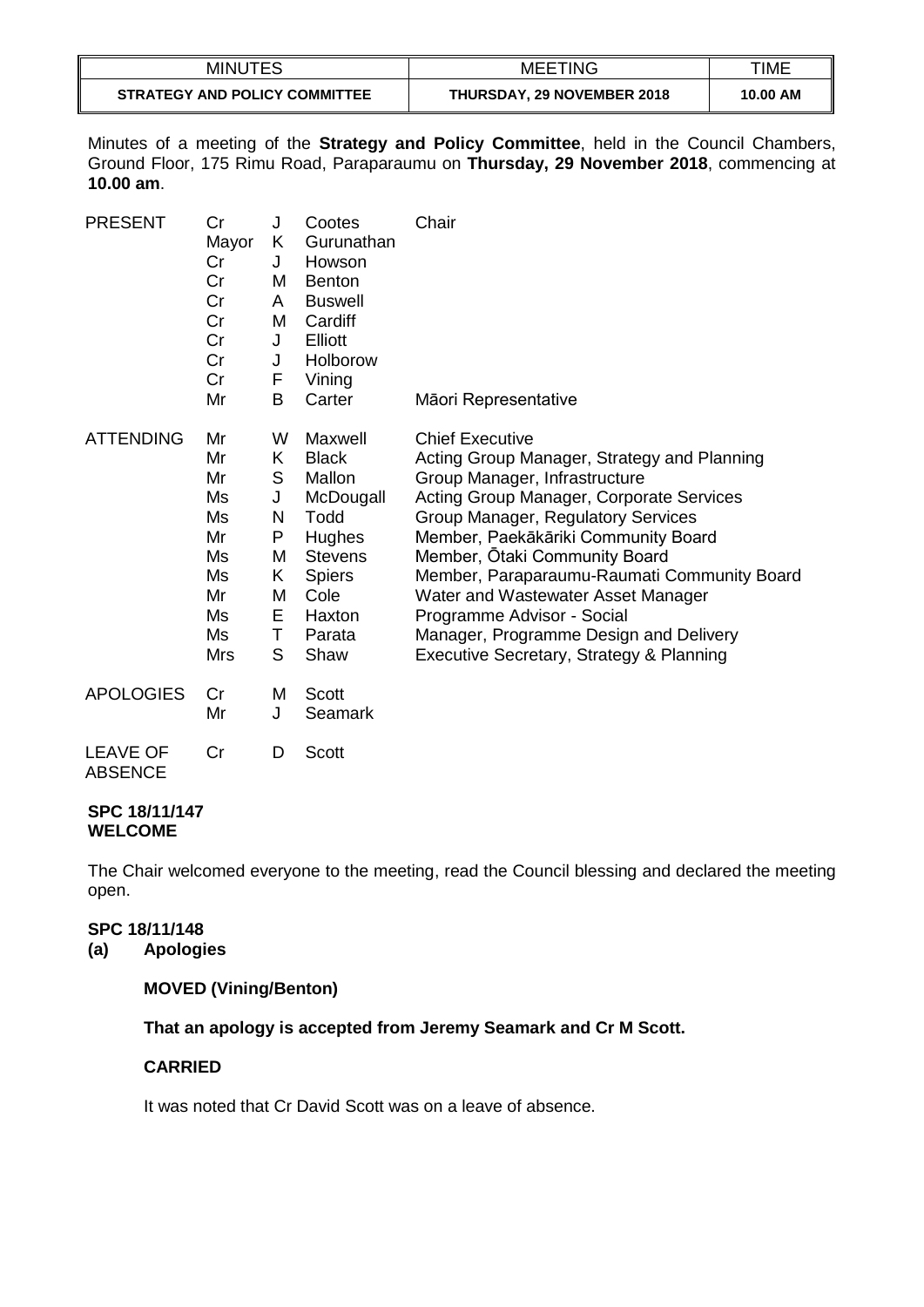| <b>MINUTES</b>                       | <b>MEETING</b>                    | TIME     |
|--------------------------------------|-----------------------------------|----------|
| <b>STRATEGY AND POLICY COMMITTEE</b> | <b>THURSDAY, 29 NOVEMBER 2018</b> | 10.00 AM |

#### **(b) Declarations of Interest Relating to Agenda Items**

Mr Bill Carter declared an interest in agenda item number 7 Review of Trade Waste Bylaw as he is a member of the Environmental Advisory Group at Te Atiawa Ki Whakarongotai.

#### **SPC 18/11/149 PUBLIC SPEAKING TIME (for items relating to the agenda)**

There were none.

#### **SPC 18/11/150 MEMBERS' BUSINESS**

- **(a) Public Speaking Time Responses:** There were none.
- **(b) Leave of Absence:**

## **MOVED (Benton/Vining)**

**That a leave of absence is granted to Cr Janet Holborow for the period 13 February 2019 to 3 March 2019**

#### **CARRIED**

**(c) Matters of an Urgent Nature:** There were none

## **SPC 18/11/151 PRESENTATION: YOUTH COUNCIL**

Kapiti Coast Youth Council members Chantel Jones, Cullen Tran and Aurelie Bray provided an update to the Strategy and Policy Committee, this included:

- the opening of the Youth Development Centre in partnership with Zeal;
- Laz Lemanutau starting as the new Youth Council Programme support person;
- creating relationships with stakeholders and also continuing the great working relationship with ZEAL;
- consulting with the Youth of Kapiti through stands at Coastlands and other events;
- completing the mural project at Otaihanga Toilet blocks in 2019;
- an update on the grants that the Youth Council have provided in 2018 and they updated the Committee on the new structure of Youth Grants which will be called Think Big.
- Think Big in 2019 will start with a forum which will encourage grant applications for youth led projects; and
- the Youth Council Camp which is scheduled for December which will celebrate their achievements for 2018 and focus on planning for 2019.

The Strategy and Policy Committee extended their congratulations to the Youth Council for all the work they have done this year.